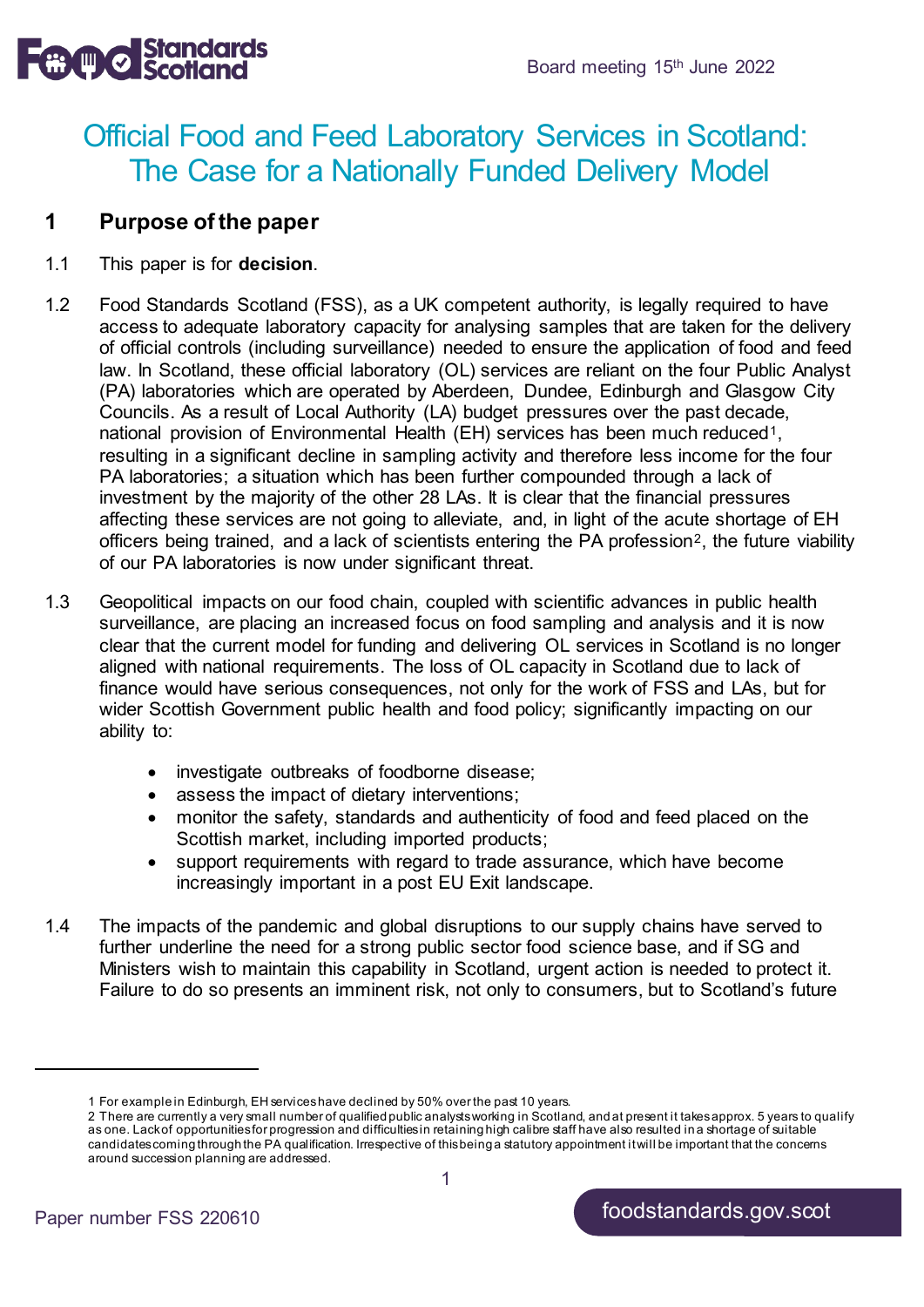

ambitions with regard to international trade and the economic growth and reputation of its food and drink industry.

- 1.5 Over the past year, FSS has been engaging with key stakeholders on this matter and has discussed with the four PA laboratories and the relevant council CEOs a range of alternative options which have the potential to safeguard our OL services into the future. While there is a need for further work to identify a viable delivery model, there is no doubt that a more unified, nationally funded service would significantly enhance our ability to optimise laboratory resources, build capability, and co-ordinate food and feed surveillance activities which are fully integrated with wider food and public health strategy.
- 1.6 The Board is asked to:
	- **Note and comment** on the strategic consequences of a failure of official food and feed laboratory services in Scotland, the action needed to safeguard future provision of these services, and the role of FSS in driving this;
	- **Agree** for the Chair to make a formal approach to Scottish Ministers on the issues outlined in this paper and the need to commission a business case for a model which will support optimum delivery of these laboratory services at a national level.

### **2** Strategic aims

2.1 This work supports FSS Strategic Outcomes 1 – Food is Safe and Authentic; and 3 – Responsible Food Businesses are enabled to thrive. It also links to commitments made in Goal 3 of our Corporate Plan to design sustainable food sampling strategies to support FSS evidence needs and ensure there is laboratory provision for delivering these programmes.

### **3** Background

3.1 The chemical analysis and microbiological examination of food and animal feed play a key role in protecting public health and safeguarding consumer interests. In Scotland, the scientific services required to verify food and feed safety and standards are reliant on the four Local Authority (LA) operated Public Analyst (PA) laboratories in Aberdeen, Dundee, Edinburgh and Glasgow. These laboratories are highly specialised; being officially designated as Official Laboratories (OLs) under Retained EU Regulation 2017/625[3](#page-1-0), and accredited to deliver the scientific services needed for food and animal feed law enforcement, incident investigations, surveillance and export assurance. These services are not readily available in the private sector, and no other laboratories in Scotland employ individuals with the qualifications and experience required by statute<sup>[4](#page-1-1)</sup>. In fact, there are a

<span id="page-1-1"></span><span id="page-1-0"></span><sup>&</sup>lt;sup>3</sup> The list of designated OLsin Scotland are listed on the FSS website[: Official feed and food laboratories | Food Standards Scotland](https://www.foodstandards.gov.scot/business-and-industry/local-authorities-gateway/official-feed-and-food-laboratories)<br><sup>4</sup> The Food Safety (Sampling and Qualifications) (Scotland) Regulations 2013 (legislat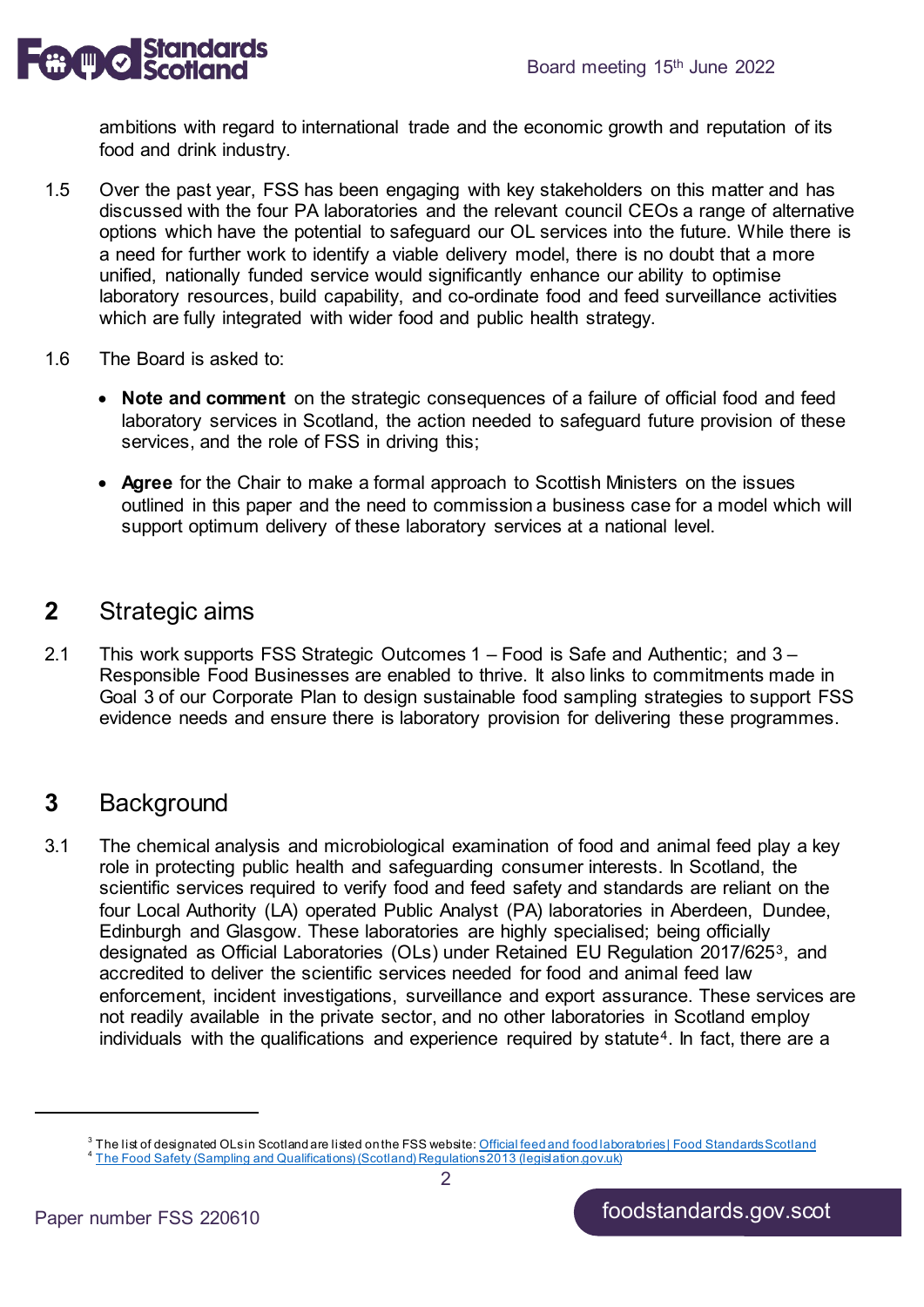

limited number of either public or commercial laboratories across the UK which offer the full breadth of accredited testing methods and expertise required by food and feed law.

- 3.2 The case for a strong public sector laboratory system for food and feed has previously been made in a number of government reports<sup>[5](#page-2-0),[6](#page-2-1),[7](#page-2-2),</sup> and our experience in managing incidents has demonstrated the importance of maintaining this. The PA laboratories worked together to ensure Scotland was able to respond effectively to the Sudan 1 incident in 2005, and the horsemeat scandal in 2013, and they played an integral role in investigations into national outbreaks of *E. coli* O157 in Scotland in 1996 and 2016. While public health and consumer protection have relied on these laboratories for some decades in Scotland, changes arising from EU Exit have served to underline their importance in developing the evidence base needed to provide assurance over the increasingly complex standards that now apply to our food chain. OL testing expertise has a critical role to play in verifying the safety and authenticity of products imported into Scotland from existing and new trading partners, assessing the impact of changes made to EU food standards, and enabling Export Health Certification (EHC) to facilitate trade.
- 3.3 However, despite national dependence on the PA laboratories, neither SG nor FSS has any formal commissioning relationship with LAs as delivery partners, and increasingly stretched LA budgets and reductions in food sampling have put the future viability of this service at serious risk. The lack of a formal relationship between the LAs and FSS has also hampered our ability to provide strategic co-ordination across the four laboratories, resulting in a fragmented service that is poorly aligned with national priorities. Furthermore, there is no official agreement or obligation, for the other 28 councils, to use the services of the 4 PA laboratories. In the absence of such an agreement, many of these councils have been able to pull out of historic commitments that were made to maintain and invest in the service.
- 3.4 As a result of these issues, the current delivery model has not been able to evolve in a way that enables OL services to keep pace with changing requirements and be utilised in the most efficient way. Duplication of some routine services, coupled with a lack of targeted funding for method development has hampered scientific progress, leading to gaps in testing capacity and capability in some key areas. LA budget pressures have also impacted on recruitment and progression opportunities for OL staff, resulting in issues around retention of skills and succession planning.
- 3.5 The Scottish PA service has previously been subject to review, resulting in a recommendation for a Shared Services model, bringing the four laboratories together under a common funding and management structure. However, despite widespread support for this concept, LAs did not reach agreement on its implementation, and as a result, a formal proposal for change was never considered by CoSLA political leaders [8](#page-2-3). A paper was presented to the FSS Board in November 2019[9](#page-2-4), which proposed a potential role for FSS in developing a more co-ordinated and sustainable OL system for Scotland. The impacts of the COVID-19 pandemic and EU Exit hampered any subsequent progress, but it is clear that these events have exacerbated the situation and there is now an urgent need for action

3

<span id="page-2-0"></span>[FSS\\_Scudamore\\_Paper\\_161004.pdf \(foodstandards.gov.scot\)](https://www.foodstandards.gov.scot/downloads/FSS_Scudamore_Paper_161004.pdf)

[Elliott Review into the Integrity and Assurance of](https://assets.publishing.service.gov.uk/government/uploads/system/uploads/attachment_data/file/350726/elliot-review-final-report-july2014.pdf) Food Supply Networks – Final Report (publishing.service.gov.uk)<br>[Ray Jones Report \(webarchive.org.uk\)](https://www.webarchive.org.uk/wayback/archive/20150218221251/http:/www.gov.scot/Topics/farmingrural/Agriculture/Livestock/Meat/rayjonesreport)

<span id="page-2-4"></span><span id="page-2-3"></span><span id="page-2-2"></span><span id="page-2-1"></span><sup>8</sup> COSLA: Convention of Scottish Local Authoritie[s COSLA | COSLA](https://www.cosla.gov.uk/)<br>Porticial\_Control\_Food\_and\_Feed\_Laboratories\_-\_Enhancing\_Capacity\_and\_Capability\_for\_the\_Future.pdf (foodstandards.gov.scot)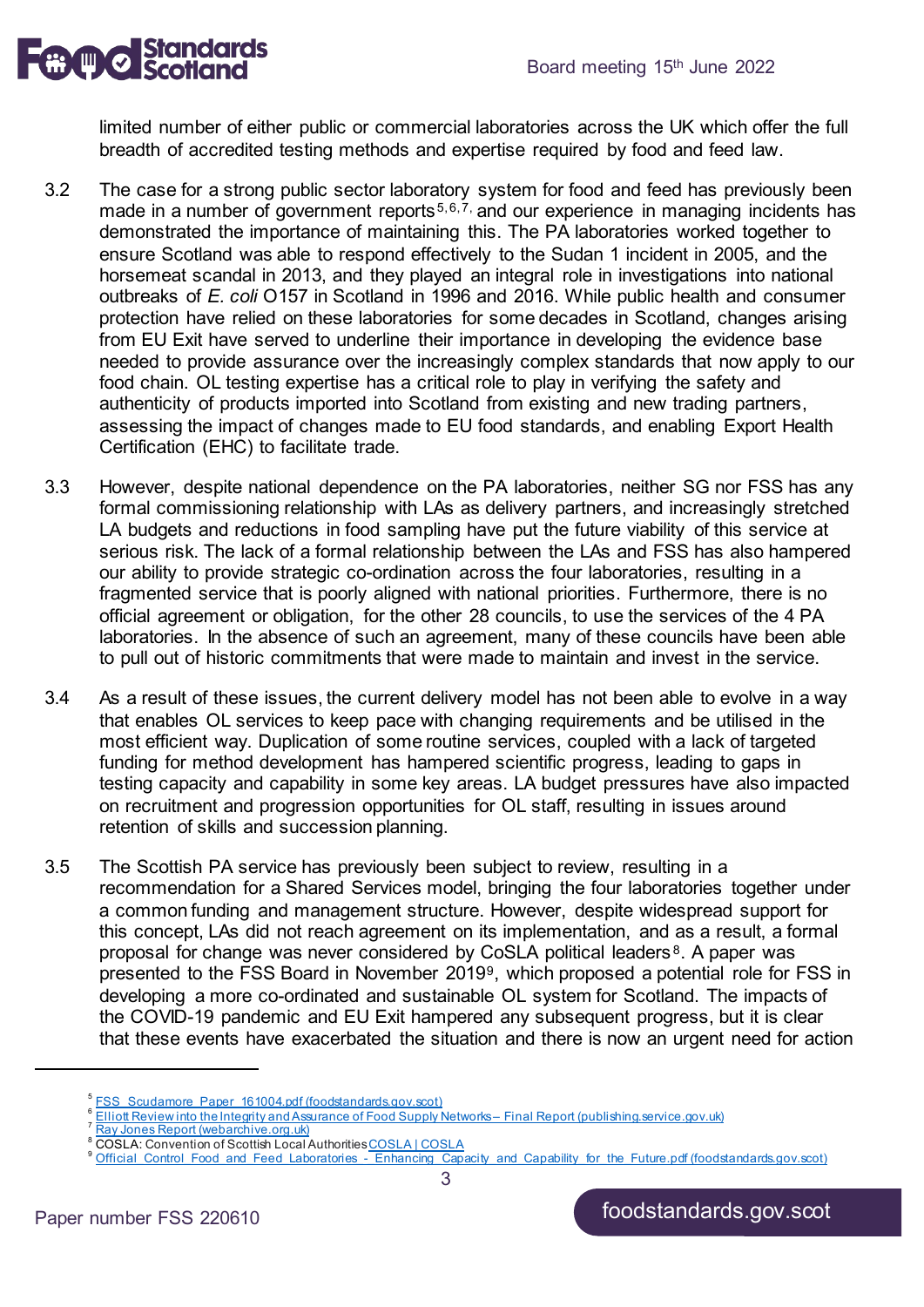

to determine the future of our laboratories if Scotland is to retain the food science capabilities which align with FSS's current strategic objectives, as well as SG ambitions for both public protection and the food and drink industry.

#### **4** Discussion

- 4.1 Ensuring the safety and standards of our food chain is critical in protecting the health of Scotland's population and its economic success. The food and drink industry in Scotland is currently valued at £15 billion<sup>[10](#page-3-0)</sup>, and a robust science and evidence base is essential in providing assurance over our domestic and global markets. However, long term underinvestment in our OL services has placed the country's food and feed scientific capabilities at risk of failure, which has serious implications for both public health and trade.
- 4.2 There is now an opportunity to consider how we can develop a stronger and more viable OL model for food and feed in Scotland; building on our existing laboratory infrastructure and expertise to deliver a service which meets Scotland's current and future needs with regard to official control verification, trade assurance and surveillance. Following engagement with key stakeholders (LAs, PAs, PHS, SEPA and FSA), and a review of food and feed OL systems in other countries, we have concluded that the most efficient way of addressing these needs is through a nationally funded OL service for Scotland.
- 4.3 A range of options exist for putting a nationally funded OL service in place, but there are ultimately two potential delivery models for consideration:
	- **Shared Services**, with the four existing PA laboratories remaining within LAs but operating as a unified service under a formal collaboration agreement. This would require a funding mechanism that is ring-fenced and enables the laboratories to function without relying on individual LA budgets. There is scope for this to be configured as a Centres of Excellence model, with all four laboratories providing a blend of routine testing and different specialist techniques, to reduce duplication and optimise resources. This is a model which has proven to be effective in improving efficiency and strengthening capabilities elsewhere in Europe (e.g. The Republic of Ireland).
	- **A National Service**, with the laboratories coming together to operate as a single entity, and managed by SG or FSS. This model would facilitate more strategic oversight and governance of the existing service, enabling FSS and SG to review performance and identify where either rationalisation or strategic partnerships with other public sector laboratories (e.g. NHS, SEPA, SG research institutes) have the potential to enhance quality of service and value for money. With this model, it would be important to ensure that the increased demand in food and feed testing does not over-shadow other important EH services currently delivered by the existing PA laboratories (e.g. water testing, Legionella assessments), and that opportunities for generating additional income through these non-food and feed services as well as private sector contracts are not compromised.

<span id="page-3-0"></span><sup>&</sup>lt;sup>10</sup> [Homepage | Scotland Food and Drink](https://foodanddrink.scot/)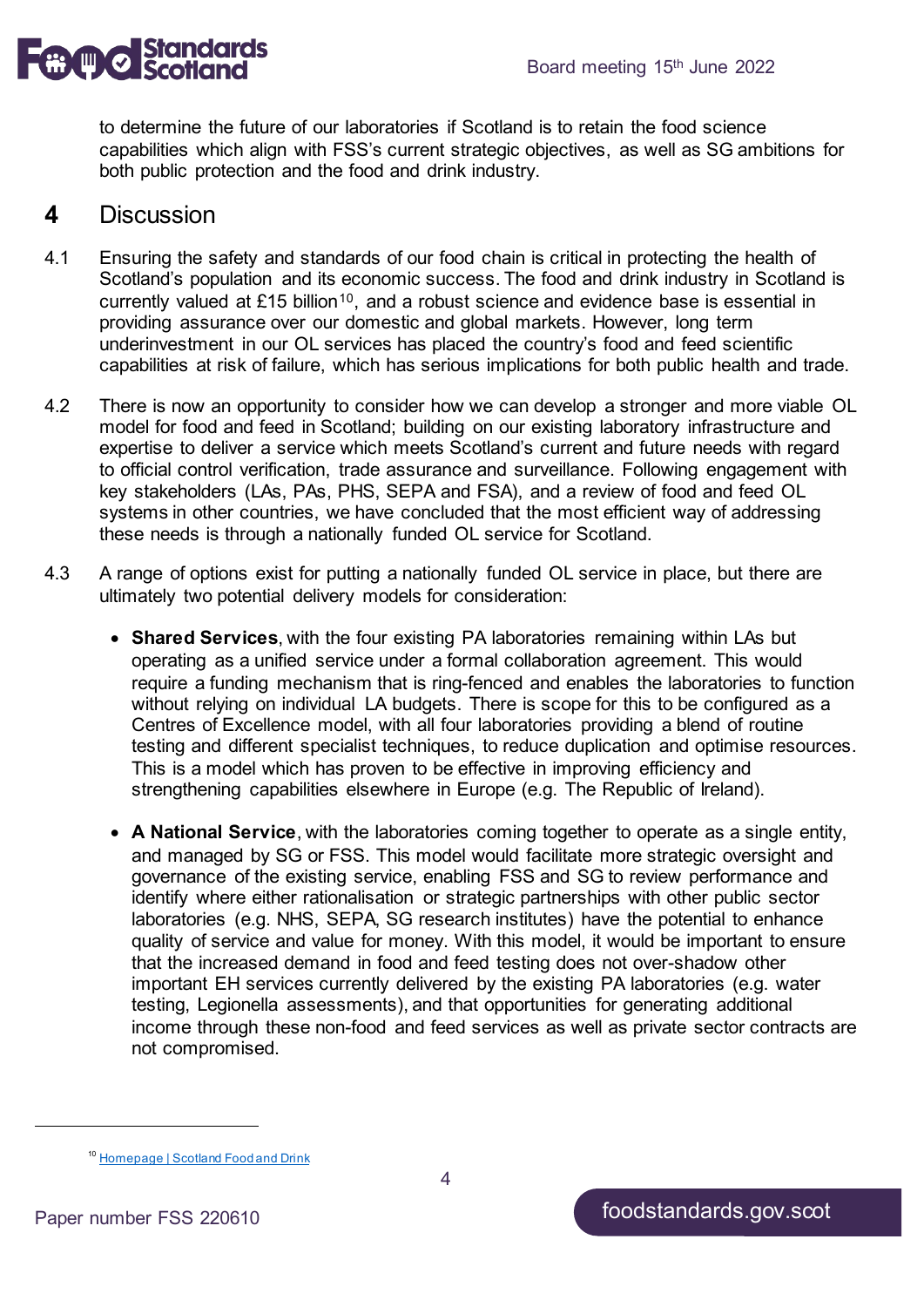

- 4.4 FSS has worked with the PA laboratories to carry out an initial analysis which has helped us to outline a detailed rationale for a nationally funded model for OL services in Scotland. However, it will be necessary to commission a fully costed business case to identify the most viable and robust means of delivering these services at national level. This paper suggests two options – one which would enable the service to remain within LAs, and one which would involve the establishment of a new body which would operate independently. However, regardless of the governance structure, further investment will be required in order to ensure the service meets the following key requirements:
	- **Resilience** The service must be capable of maintaining core capacity and capability with the flexibility needed to respond effectively to incidents.
	- **National capability** The service must be fully integrated with food and public health strategy in Scotland, with the ability to keep pace with changing priorities, emerging technologies and evidence needs.
	- **Quality** The service must have the infrastructure and expertise needed to deliver official controls and assurance in line with legal requirements and international standards.
	- **Efficiency** The service must be fully co-ordinated with other public laboratories to provide a network for food, water and environmental services for Scotland - optimising expertise and use of resources to provide a sustainable service that offers best value for the tax payer.
- 4.5 It is clear that moving to a new OL delivery model which addresses these requirements will require a level of new investment, and FSS is already taking steps to address this through enhanced funding for sampling. Over the past 7 years, we have provided the PA laboratories with £150-£200K annually to deliver our national food sampling programme. We are currently developing new surveillance sampling strategies for food<sup>[11](#page-4-0)</sup> and animal feed[12](#page-4-1) which aim to increase this budget to approximately £500-700K per year. However whilst these programmes will mitigate the impact of reductions in LA sampling on our evidence base and, to some extent, supplement PA income streams over the coming years, it will not be sufficient to sustain service provision into the future.
- 4.6 It should be noted that, while moving to a new delivery model will represent additional costs to government in the short term, the services provided by OLs enable more efficient targeting of interventions and therefore have the potential to support future streamlining of food law enforcement. Indeed, FSS has been working closely with LAs to develop parallel proposals which aim to set a new 'blue print' for intelligence led EH service delivery, including a more defined role for food sampling in the rebalancing of resources needed for official controls. It is clear that this plan to modernise Scotland's enforcement regime will depend on efficient and state of the art OL services.

<span id="page-4-0"></span>1

<sup>&</sup>lt;sup>11</sup> At the FSS Board meeting on 16 March 2022, a proposal was approved for a new nationally co-ordinated food surveillance programme for Scotland. This aims to deliver a more structured and targeted approach to food sampling, with greater oversight by FSS to optimise laboratory resources and the value of data that is generated.  $\underline{07}-$  Board\_Meeting  $-$  2022\_March\_16  $-$ 

Development of a new food surveillance sampling strategy for Scotland.pdf (foodstandards.gov.scot) <sup>12</sup> Annual sampling programmes have been developed to support delivery of official controls on the animal feed sector in Scotland, for which

<span id="page-4-1"></span>FSS took responsibility in April 2021.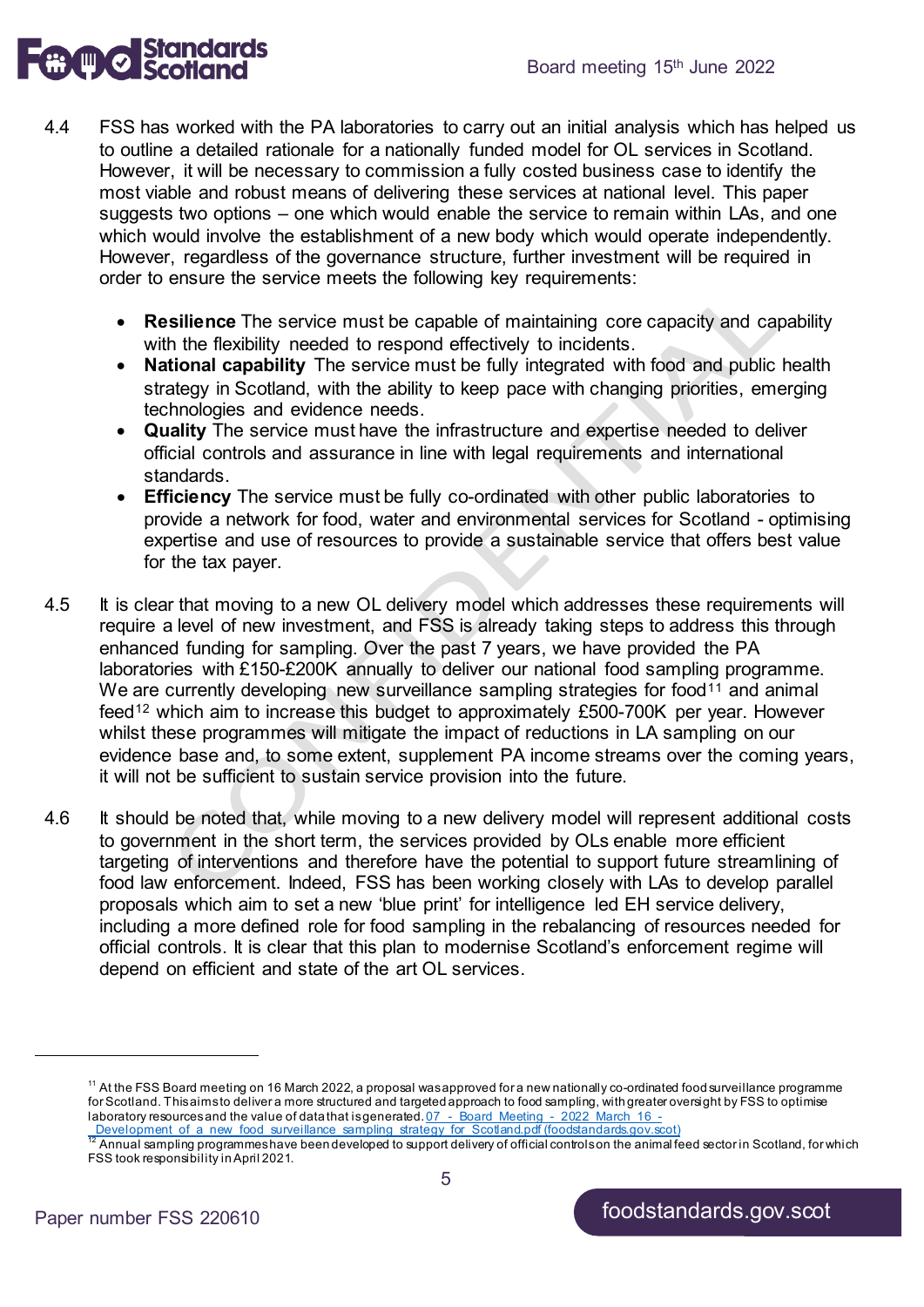

- 4.7 Moving to a nationally funded OL model would also provide the oversight needed to identify future cost savings, whilst continuing to enable generation of supplementary income through other scientific services for the public sector and commercial contracts. There may be further scope to recoup costs through charging for certain testing services (e.g. export assurance). It is also important to highlight that failure to take action now to safeguard the service presents a risk of losing it completely, which would generate significant additional costs in the future, both directly, to re-instate the necessary scientific expertise, and indirectly, due to the impacts of increased scrutiny of food and feed trade assurance arrangements and a decline in consumer protection.
- 4.8 This proposal has been developed with cognisance of other reviews of laboratory services that are currently taking place; most notably by the FSA and PHS. We have been working with the FSA to review both the delivery of OL services across GB, and how we optimise use of our UK National Reference Laboratory (NRL) network for food and feed. NRLs are designated under official control legislation to provide expert scientific support for delivery of official control testing and we have recognised scope for them to play a stronger role in the upskilling of OLs and delivery of more specialised services. Whilst recognising that a different approach may be appropriate for Scotland with regard to OL delivery compared with England and Wales, we are confident that our respective proposals for improving our national laboratory systems are aligned with UK strategy.
- 4.9 FSS has also been contributing to plans being developed by PHS for a more co-ordinated Scottish public health microbiology laboratory service for Scotland. A nationally funded OL service would greatly enhance the integration of microbiological food and feed sampling programmes into wider public health strategies, supporting Scotland's ambitions for a One Health approach to disease surveillance. Consequently there is agreement between both organisations that there would be significant benefit in considering Scotland's future requirements for food and feed and public health microbiology jointly as part of a more strategic review. It will be important for FSS to continue to liaise with SG and PHS at both Executive and Board level to ensure a joined up approach when engaging Scottish Ministers on our respective proposals for the transformation of laboratory services in Scotland.

#### **5** Options appraisal

5.1 As outlined in this paper, there are a number of potential options for moving to a nationally funded OL service; however, it will be necessary to commission a fully costed business case to appraise these options, and identify a suitable delivery model which will meet Scotland's future needs.

### **6** Identification of risks and issues

6.1 In light of the current resource pressures impacting on Scotland's PA laboratories, and the potential that their services will continue to be eroded, it is critical that this proposal is brought to the attention of Ministers as soon as possible. There is a risk that the issues described in this paper will not be given sufficient priority due to on-going political uncertainty resulting from EU Exit, and the focus on wider public health priorities post COVID. It is therefore important that we act now; working with SG and PHS to raise the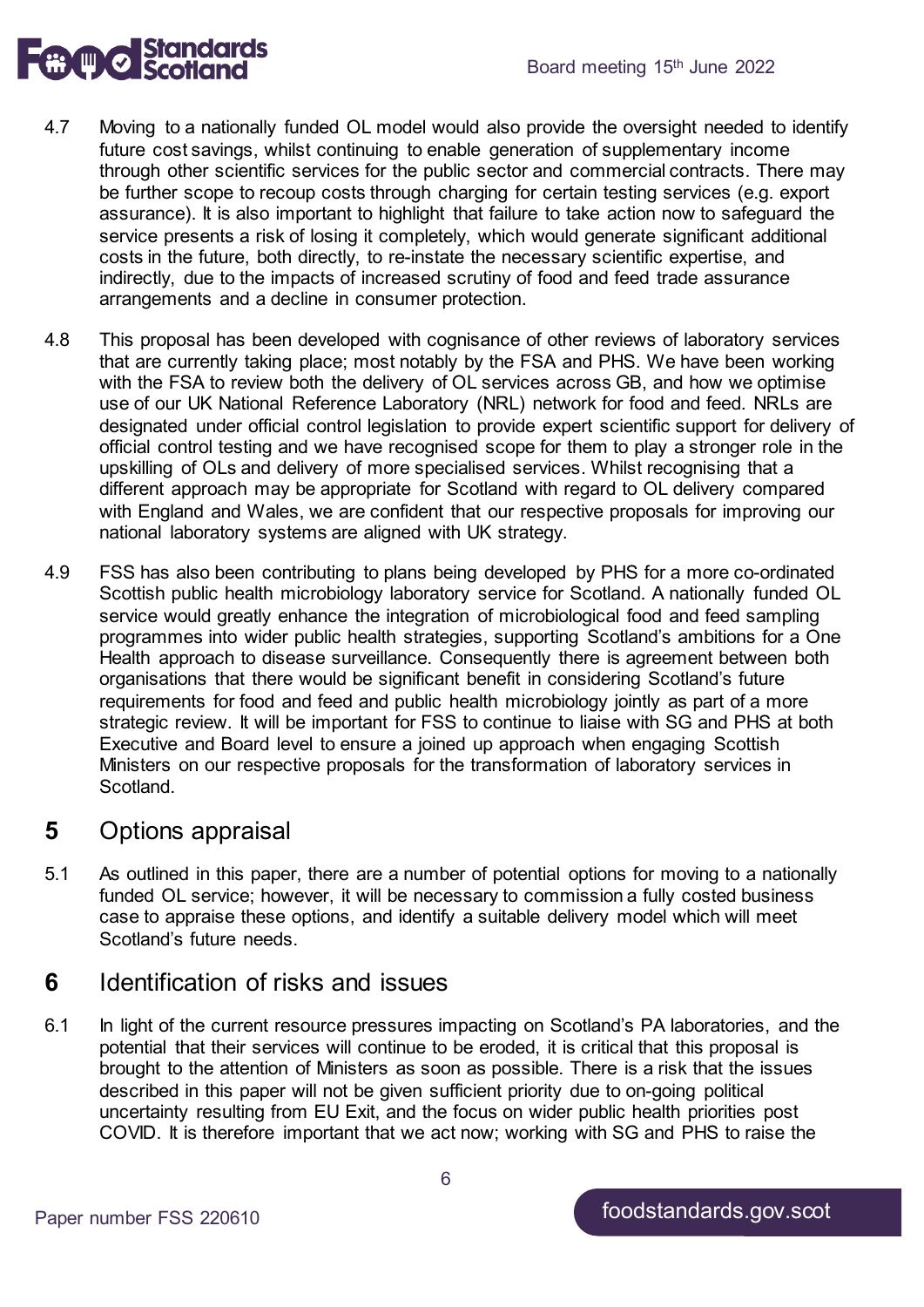

profile of OL services and ensure they are taken into account in future strategy for public protection and food and drink industry growth in Scotland.

- 6.2 FSS recognises that moving to a new model for delivering laboratory services in Scotland will be a significant challenge, and dedicated resource will be required to manage any agreed programme of change. It is envisaged that implementing this proposal will involve a staged approach, requiring additional funding both to maintain the existing laboratories in the short term, and to support a longer term programme of change towards a more efficient nationally funded service.
- 6.3 As the Board will be aware, the recent Resource Spending Review provides particular funding challenges and the commissioning of a business case doesn't mean that funding would be provided. Nonetheless, it is clear that there is a significant strategic risk to Scotland's capability in this area and while ultimately decisions, including on funding, rest with Ministers, it is still important that the issues identified in this paper are raised.

# **7** Equality Impact Assessment and Fairer Scotland Duty

7.1 Equality Impact and Fairer Scotland Duty assessments are not considered necessary for this paper. The purpose of the paper is to agree that a new model is required to deliver public sector laboratory services to verify food and feed safety and standards for the benefit of all population groups in Scotland.

# **8** Strategic Considerations for the Board

In considering the issues outlined in this paper and how to address the recommendations made, the Board may wish to frame its discussions around the following questions:

i) To what extent do board members consider it to be important for there to be provision of OL scientific services within the public sector in Scotland?

ii) What particular concerns do board members have regarding the resilience of the current PA laboratory service in Scotland?

iii) What role, if any, should FSS have in this area; both in terms of developing a business case for a more effective delivery model, and the future management of OL services in Scotland?

iv) Does the Board have any preference at this stage in terms of a future delivery model i.e. either the Shared or National Service suggested in this paper, or any alternative option?

v) Does the Board agree with the key requirements for a future delivery model that are laid out in paragraph 4.4 of this paper, and are there any other conditions that would need to be met when taking forward the development of a new model (e.g. in terms of priorities and oversight at local and national level).

# **9** Conclusion/Recommendations